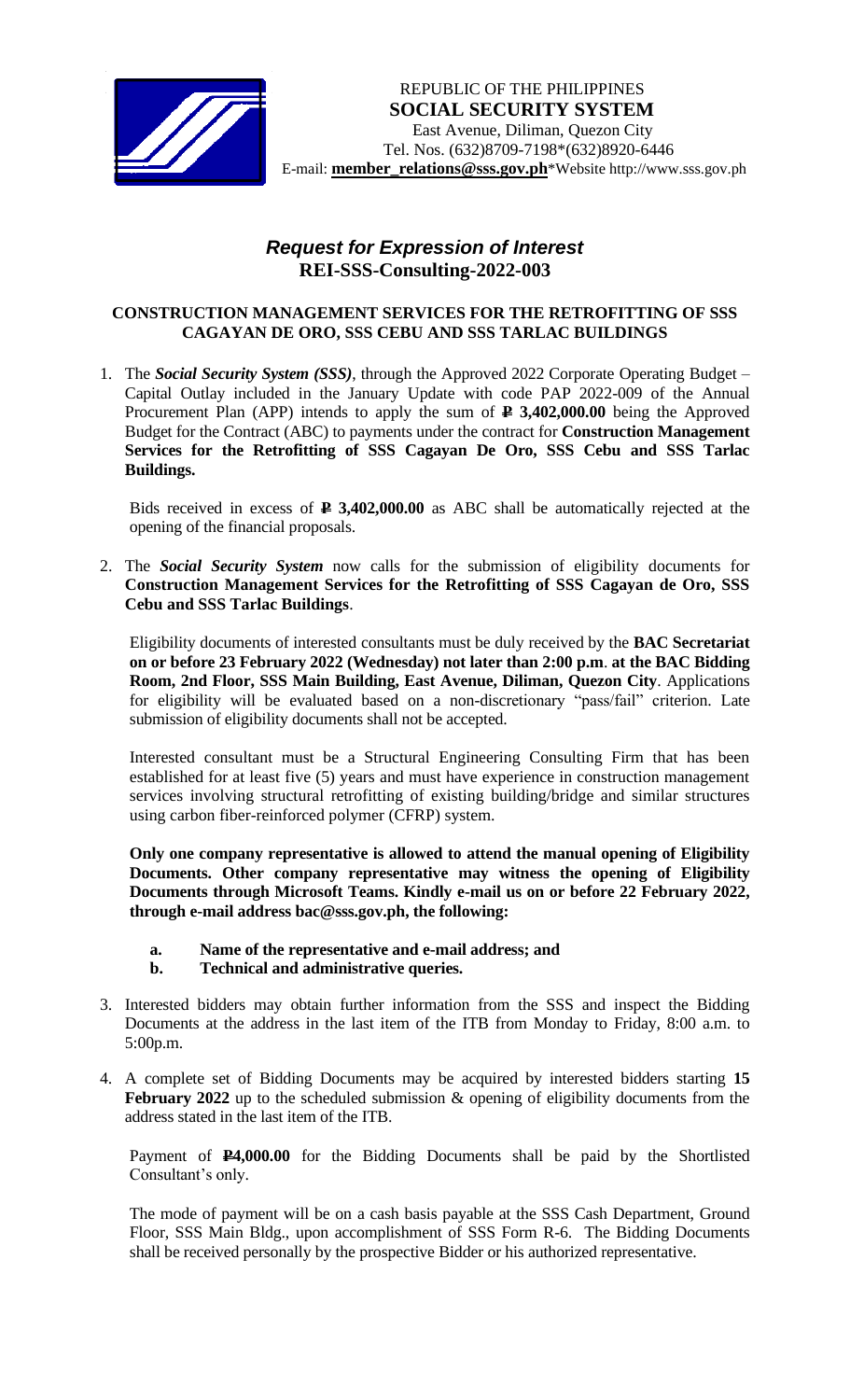It may also be **downloaded free of charge** from the website of the Philippine Government Electronic Procurement System (PhilGEPS) and the website of the SSS*,* provided that Bidders shall pay the applicable fee for the Bidding Documents not later than the submission of their bids.

5. The BAC shall draw up the short list of consultants from those who have submitted Expression of Interest, including the eligibility documents and have been determined as eligible in accordance with the provisions of Republic Act 9184 (RA 9184), otherwise known as the "Government Procurement Reform Act", and its Revised Implementing Rules and Regulations (RIRR).

The **short list shall consist of maximum of five (5) prospective bidders** who will be entitled to submit bids. The criteria and rating system for short listing are:

a. Applicable work experience of the consultant ------------------------ 30 pts.

| b. Qualification of personnel who may be assigned to the                      |           |  |
|-------------------------------------------------------------------------------|-----------|--|
| job vis-a-vis extent and complexity of the undertaking<br>___________         | $40$ pts. |  |
| c. Current workload relative to capacity<br>--------------------------------- | 30 pts    |  |

Total  $= 100$  pts.

## **The minimum score required to pass is 80 points.**

- 6. Bidding will be conducted through open competitive bidding procedures using nondiscretionary "pass/fail" criterion as specified in the IRR of RA 9184.
	- (i) Bidding is restricted to Filipino citizens/sole proprietorships, cooperatives, and partnerships or organizations with at least sixty percent (60%) interest or outstanding capital stock belonging to citizens of the Philippines.
- 7. The SSS shall evaluate bids using the Quality-Cost Based Evaluation/Selection (QCBE/QCBS). The weights to be allocated for the Technical and Financial Proposals are indicated in Clause 25.1, Section III, Bid Data Sheet, Part II of the Bidding Documents. The criteria and rating system for the evaluation of bids as indicated in the Instructions to Bidders are provided in Clause 25.1 and 26.2, Section III, Bid Data Sheet, Part II of the Bidding Documents.
- 8. The contract shall be completed within **two hundred twenty-five (225) calendar days** broken down below, reckoning from the date of signing of Contract, issuance of Notice to Proceed (NTP) and shall start simultaneously with the retrofitting works.

| <b>Building</b> | Pre-construction<br>Phase | Construction<br>Phase | Post-Construction<br>Phase | Duration<br>(calendar days) |
|-----------------|---------------------------|-----------------------|----------------------------|-----------------------------|
| Cagayan de Oro  | 30                        | 180                   |                            | 225                         |
| Cebu            | 30                        | 180                   |                            | 225                         |
| Tarlac          | 30                        | 120                   |                            | 165                         |

- 9. References to the dates and times shall be based on Philippine Standard time. Should any of the above dates fall on a holiday, the deadline shall be extended to the same time on the immediately succeeding business day in Quezon City.
- 10. The *SSS* reserves the right to reject any and all bids, declare a failure of bidding, or not award the contract at any time prior to contract award in accordance with Sections 35.6 and 41 of the 2016 revised IRR of RA No. 9184, without thereby incurring any liability to the affected bidder or bidders.